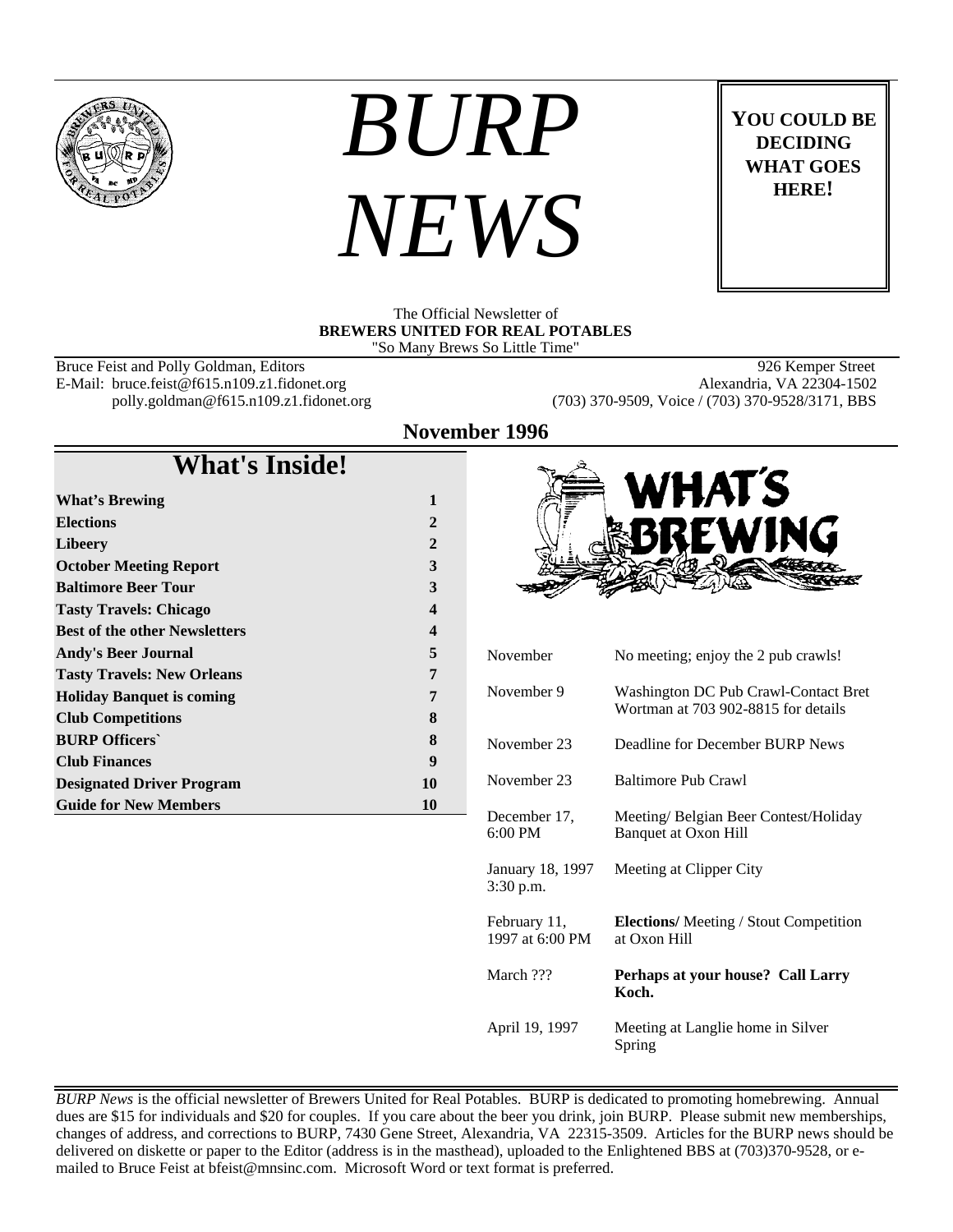## **Throw the Scoundrels Out! Elections are coming**

BURP's annual elections are coming up. Several incumbents have already announced that they will **not** be running for reelection, so please consider running for a position. While there are many ways to help the club function, our elected positions are the ones that we need the most. Elected positions do not require you to quit your full-time job and will look really spiffy on your resume. Elected positions require only a few hours of work a month, except for the Minister of Truth, who spends about 10 hours a month creating and assembling the newsletter. Elections take place in February, with nominations due no later than the January meeting. Candidates can submit statements for the BURP News.

The following will be elected in February:

Fearless Leader (President): Coordinates other officers. Gets to make announcements at meetings. Talks to local press, which means that you can send articles to your relatives, who will do almost anything to avoid telling their neighbors what you do for fun.

Minister of Culture: Runs monthly club competitions and writes articles about styles for BURP News (the BURP News can often recycle style articles from prior years). Orders ribbons for contests. Recruits the competition organizer for Spirit of Free Beer. May organize trouble-shooting corner at meetings.

Minister of Education: Organizes several educational sessions a year about brewing techniques or a particular style. Of late, we've found that the educational sessions work best if held separately from meetings.

Minister of History: Maintains the BURP Libeery, a great resource which is underutilized. Receives newsletters from clubs all over the country, which is pretty interesting. Sends the BURP goon squad after people who have not returned Libeery materials.

Minister of Finance: Maintains the BURP account. Participates heavily in financial forecasting issues such as "can we afford to front the money for T-shirts, glasses, and openers." Makes reimbursements when presented with appropriate receipts. Knows where the money comes from, and where it goes.

Minister of Propaganda: BURP's point of contact with folks who are interested in joining. Maintains the club membership listing. Prints the labels for your newsletter, membership cards, and renewal notices.

Minister of Truth: Edits the BURP News and gets it to you in time for you to know when and where the meeting is. Solicits articles for the BURP News. Finds people to be meeting reporters. Serves as BURP's secretary for its corporate functions. May run the BURP home page on the world wide web. **Incumbents are not running for reelection.**

## **BURP Li-Beer-y**

Bob Cooke

BURP has added the following books to the Libeery. Some are checked out already; I'll bring as many as possible to the BURP meetings. See the July 96 and Aug/Sep 96 BURP Newsletters for a listing of books in the libeery. If you have a special request for any of the Libeery books/magazines, call me and I'll try to have it at the meeting for you (home:  $(703)$  451-1540; e-mail: cooke@hq.dswa.mil)

Beer: A History of Suds & Civilization (Smith)

Good Beer Guide to New York (Harper)

Simon & Schuster Pocket Guide to Beer (Jackson)

Beer Companion (Jackson)

Beer Enthusiast's Guide (Smith)

Secret Life of Beer (Eames)

New Brewing Lager Beer (Noonan)

Essentials of Beer Style (Eckhardt)

First Steps in Yeast Culturing (Rajotte)

Homebrewing Guide (Miller)

A Taste for Beer (Beaumont)

World Guide to Beer (Jackson)

Pale Ale (Foster)

Continental Pilsener (Miller)

Lambic (Guinard)

Marzen, Oktoberfest,Vienna (Fix)

Porter (Foster)

Belgian Ale (Rajotte)

German Wheat Beer (Warner)

Scotch Ale (Noonan)

Bock (Richman)

Stout (Lewis)

Art of Cider Making (Correnty)

Brewing Mead (Papazian)

Sweet & Hard Cider (Proulx & Nichols)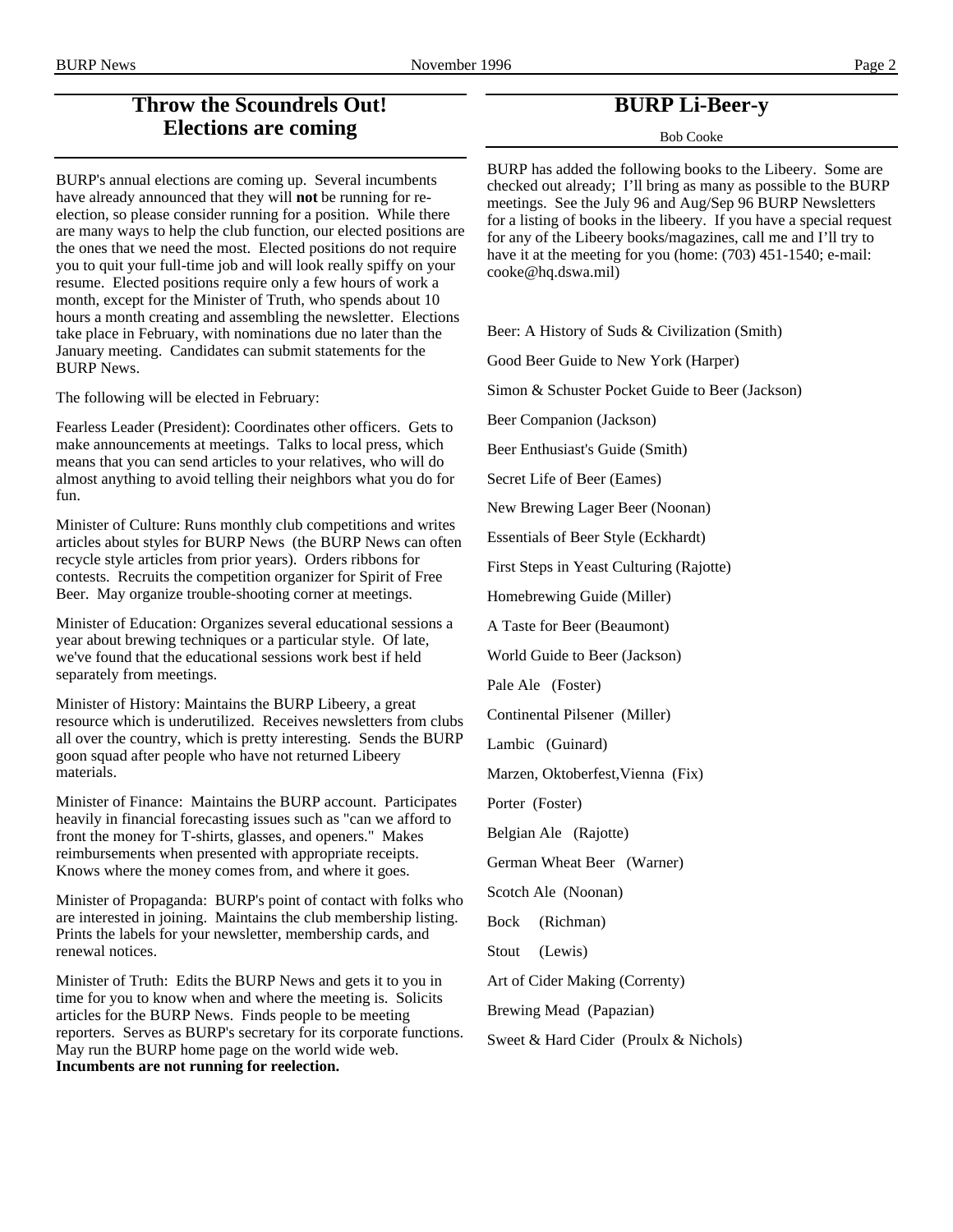## **October Meeting Report**

Damian Audley <audley@wam.umd.edu>

The October meeting was hosted by Alan Hew at the University of Maryland apiary in College Park. Drinking beer in fine weather under the shadow of the football stadium brought back memories of tailgates for many BURP members. Thanks, Alan and everyone who helped out, for a great meeting. Thanks also to Anne-Marie Reidy for getting plates and utensils.

The bees were surprisingly well behaved. The only casualty was Jamie Langlie who got stung on the wrist although that was probably less painful than Martin Morse Wooster's puns - "Say, I heard this is the place to bee and I understand everyone's getting a good buzz at this meeting".

The food was a carnivore's feast with bratwurst, weisswurst, bierwurst, kolschwurst... OK, let's just say there were 150 German sausages of various kinds on the grill. However some people are never satisfied. Delano DuGarm was heard to say "I think there should be a little more meat".

The beer included a selection of Victory beers brought by Jim Busch. In bottles he had the Brandywine Valley Lager which is a German export style and the Festbier which is a Maerzen. He also brought a growler of draft Moonglow Weizenbock and a keg of Russian Imperial Stout which he brewed himself in his 1 barrel backyard pilot brewery. This is a pilot batch for Victory's next seasonal specialty beer. Robbie Zev Ludwick brought a supply of Clipper City IPA. Many thanks to Hugh Sisson for making this possible.

Bob Dawson and Alan Hew held a meadmaking demonstration. Here's the recipe:

#### Banana Mead

Take 12 lb peeled bananas and slice thinly. Heat the bananas to 212F with 6 quarts of water Steep for 30 minutes. Put 15 lb Maryland wildflower honey in a fermenter. Strain the liquid from the bananas onto it.

#### Add:

1/4 tsp sodium metabisulphite 2 tsp yeast nutrient 6 tsp tartaric acid 1 tsp dry grape tannin.

Add water to make 5.5 gallons of must with a starting gravity of 1.100. When the temperature has dropped to 70F pitch 5 grams of Cotes de Blanc dry wine yeast.

Bob says it should ferment to about 12%. We'll get a chance to taste it at next year's October meeting, although it should be at its peak two years from now.

In keeping with the tailgate spirit of the meeting a TV was set up with the Notre Dame - Washington game. The raffle was held during half time. Prizes included Tshirts and glasses from the Great British Beer Festival. Bart Conrath went home with a sake set. Chris Kagy won a Pete's glass and pitcher set.

This month there were two competitions. In the weird beer contest John Dittman came first, Ralph Bucca second and Ben Schwalb third. When asked what the winning beers were Becky Pyle would only say "These are weird beers, guys". Robert Stevens won the Oktoberfest competition, with Bob Dawson in second place and Andy Beauleau third.

After this my notes start to get a little strange. Did this stuff really happen or did people just tell me to write it down? Mike McMarlin chewed the end off Dave Pyle's cigar and then lost it. For some reason this prompted Dave to drink a beer while standing on his head, followed by Alan Hew. Keith Chamberlin tried to drink a smoothie like this but just managed to empty his pockets. I hope someone got pictures.

## Baltimore Beer Tour by Mark Stevens

Come to Baltimore with BURP on November 23 and visit several of the area's craft breweries. The bus will pick up BURPers at West Falls Church and Greenbelt Metro stations. The bus leaves West Falls Church at 8:15 a.m., and Greenbelt at 8:45 a.m. We will return around 9 p.m.

The first stop will be the Brimstone Brewery, where we will get a brewery tour and sample some beer. From there, we will go to the Brewers Art, a new brewpub specializing in Belgian-style beers. We will have lunch at Brewers Art. We will then move toward the harbor where we will visit Baltimore Brewing Company, Wharf Rat, and Sisson's. Our last stop of the day is not yet firmly decided, but we are thinking of heading home via Annapolis so that we can visit Fordham's.

Space is limited, and seats are going fast, so reserve early. The cost of the trip is \$12.50 per person, which does not include food or beer. Checks should be made payable to "BURP" and sent to Doug Kruth, 5413 S. 5th Street, Arlington, VA 22204. Additional information about the trip is available by calling Alison Skeel at 301-942-3622, or Mark Stevens at 540-822- 4537.

## **Have you considered the benefits of editing the newsletter?**

**Elections are in February, and the newsletter editors are not running for reelection.**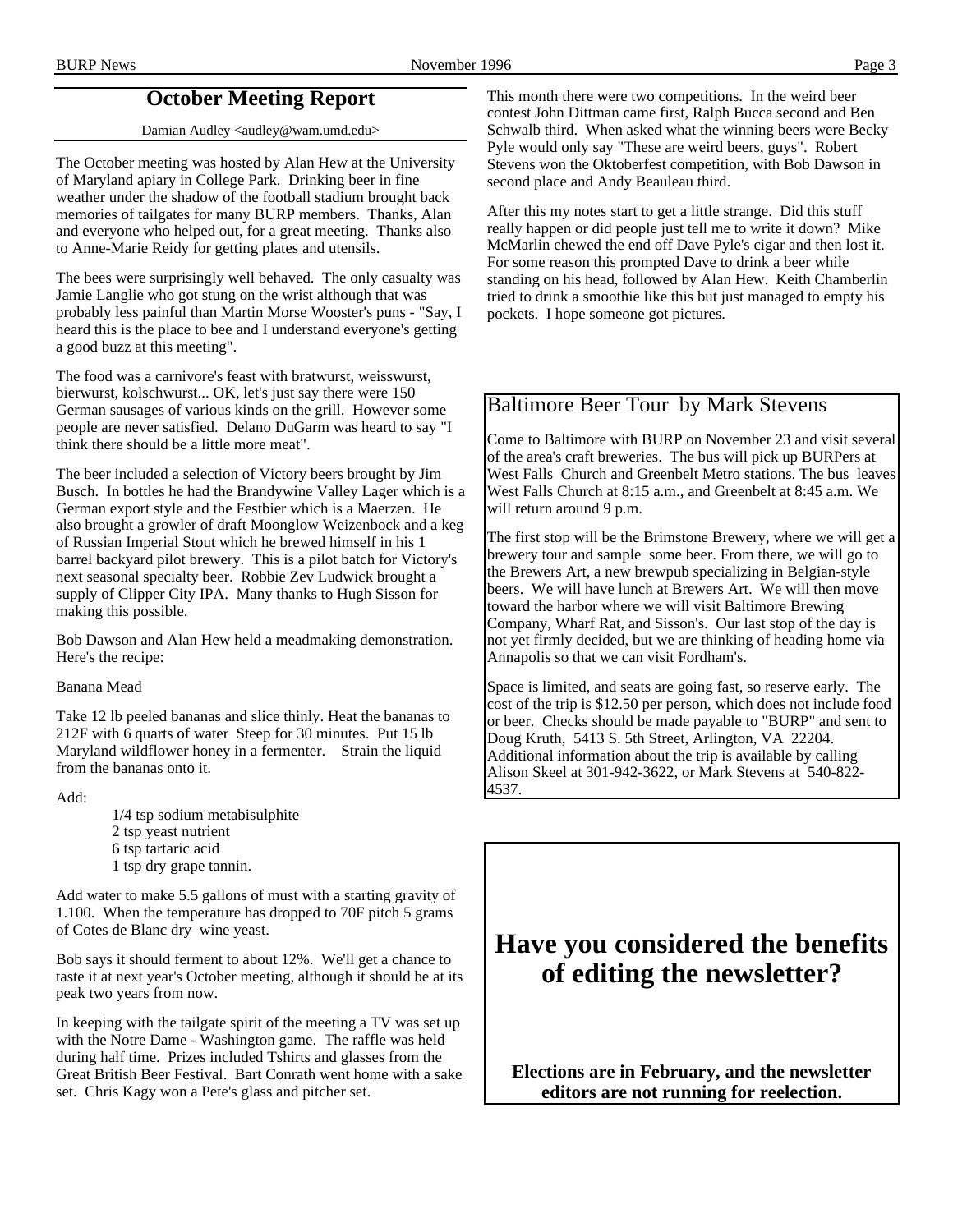## **Tasty Travels with Bruce: Chicago Back to the Weinkeller**

Bruce Feist bfeist@mnsinc.com

I've been to the Weinkeller before; I get to go to Chicago fairly regularly, and it's near my usual destinations. I enjoy the brewpub, and look forward to their food and beer. They have a huge selection of beers for a brewpub, because of their unusual size; they operate two or three brewpubs in the same area, and share beer across them. This time, my sampler included:

**Bavarian Weiss** This was a cloudy, yellow color. It had a slice of lemon in it, and the resulting citric flavor overwhelmed any wheatiness. It had little sulfur in its aroma for a wheat beer.

**Kristall Weiss** This filtered wheat beer was a clear gold color. It too was lemoned, and had a very strong caramel / butterscotch flavor.

**Berliner Weiss** Can't they leave their poor wheat beers alone? This one was spiked with raspberry. It was cloudy gold, and (like the Kristall) had a strong butterscotch flavor. It also had a note of sourness.

**Westmont Pilsner** This looked a bit like the Kristall Weiss; it was a very clear gold color. It was a very mellow Pils - its initial sweetness dissolved slowly into a slightly bitter finish. I'm not a Pilsener fan, but this one seemed good.

**Aberdeen Amber Ale** A dark amber, nearly copper-colored, beer, this had a rich, unusually roasty flavor. It had a noticeable hop bitterness, and a slightly medicinal aftertaste. I found it both pleasant and interesting.

**ESB** This one was a rich copper color. It was predominantly sweet, and had a noticeable butter flavor.

**Nut Brown Ale** More butter! The Nut Brown was, as the name suggests, a dark copper/brown color. It was sweet, creamy, and, yes, buttery.

**Dublin Stout** Good beer! This oatmeal stout is opaque and roasty. I liked its balance; its strong bitterness and an intense sweetness squared off to do battle, but eventually compromised on a mutually beneficial settlement.

**Duesseldorfer Doppelbock** This tongue-twister was dark copper in color and very malty. Its alcohol content was evident despite a masking sweetness.

For dinner, I could not resist ordering the ostrich shown on the menu. Sadly, apparently neither could anyone else; no ostrich was to be had. I ordered potato pancakes as an appetizer; they were very thin and flavorful.

The server tried to explain all of the beers I ordered to me. I didn't need the explanations, but appreciated the attempt.

For my entree, I ordered baby. short ribs glazed with stout. They were as good as they sounded. They were served with french fries, which were particularly good.

## **Best of the (other) Newsletters**

Bob Cooke

Hot Break, Arizona Society of Homebrewers (ASH), Jun 96. ASH has the normal club competitions, but adds a rule of only 1 entry per member (I guess that forces one to actually taste your own brew and decide which to enter). The newsletter also reports the progress of club entries in National competitions and tracks the points toward AHA Homebrew Club of the Year. ASH has clinics for brewing, to include double decoction and a full-blown commercial brewing demo at McFarlane's Brewing Co.

ASH conducted a Weird Ale Experiment where members tasted the same pale ale (1048 OG, 26 IBU of Pearle) dry-hopped with 5 different whole hops at a rate of 1.5 oz per 5 gal. Results were:

#1 Willamette: smelled very nice, with a floral, fruity nose (peaches?). The flavor was spicy, almost peppery (tobacco?), subtle and complex.

#2 East Kent Goldings: vague smell of sulfur. The hops were not identifiable as EKG and the aroma was not pleasant. Many tasters were surprised at this outcome.

#3 Cascade: true to variety, with a strong aroma of fruit, flowers, and citrus ("grapefruit" to many). The perception of hop bitterness was accentuated, and the mouthfeel or sense of fullness was greater than the other beers.

#4 Czech Saaz: had an aroma of cheese and tobacco. The flavor had an accentuated sharpness and mouthfeel. No one guessed it was Saaz and all were surprised. The beer was tied with #3 for least favorite.

#5 Liberty: this beer was popular, with subtle hop aromas, peachy fruit, and a soft pleasant flavor and mouthfeel

Hot Break, Arizona Society of Homebrewers (ASH), Aug 96. Randy Drwinga described his experiences building and using a wort cooler which uses ice water (vice tap water at 90F in Arizona summer) as per article in *Brewing Techniques* May/June 1996. A drawback to the ice cooler, however, was that all the equipment in the kitchen induced a severe case of NSS (Nervous Spouse Syndrome) for which the author recommends a glass of wine and temporary banishment from the kitchen. Although the spouse got hot under the collar, but wort got chilled in record time. Randy also reported success with cooling the fermentation process by wrapping the carboy with a towel in a water reservoir. Positioning a fan to blow air over this swamp cooler enabled him to hold the fermentation temperature to 67F (room temp was 78F).

Hot Break, Arizona Society of Homebrewers (ASH), Oct. 96. Fred Westendarp discusses his project to build a Recirculating Infusion Mash System (RIMS) a la Rodney Morris' article in the 1992 *Zymurgy* Special issue. His final cost was about \$600 with numerous shopping trips and tinkering. First batch of beer was reported as an unqualified success.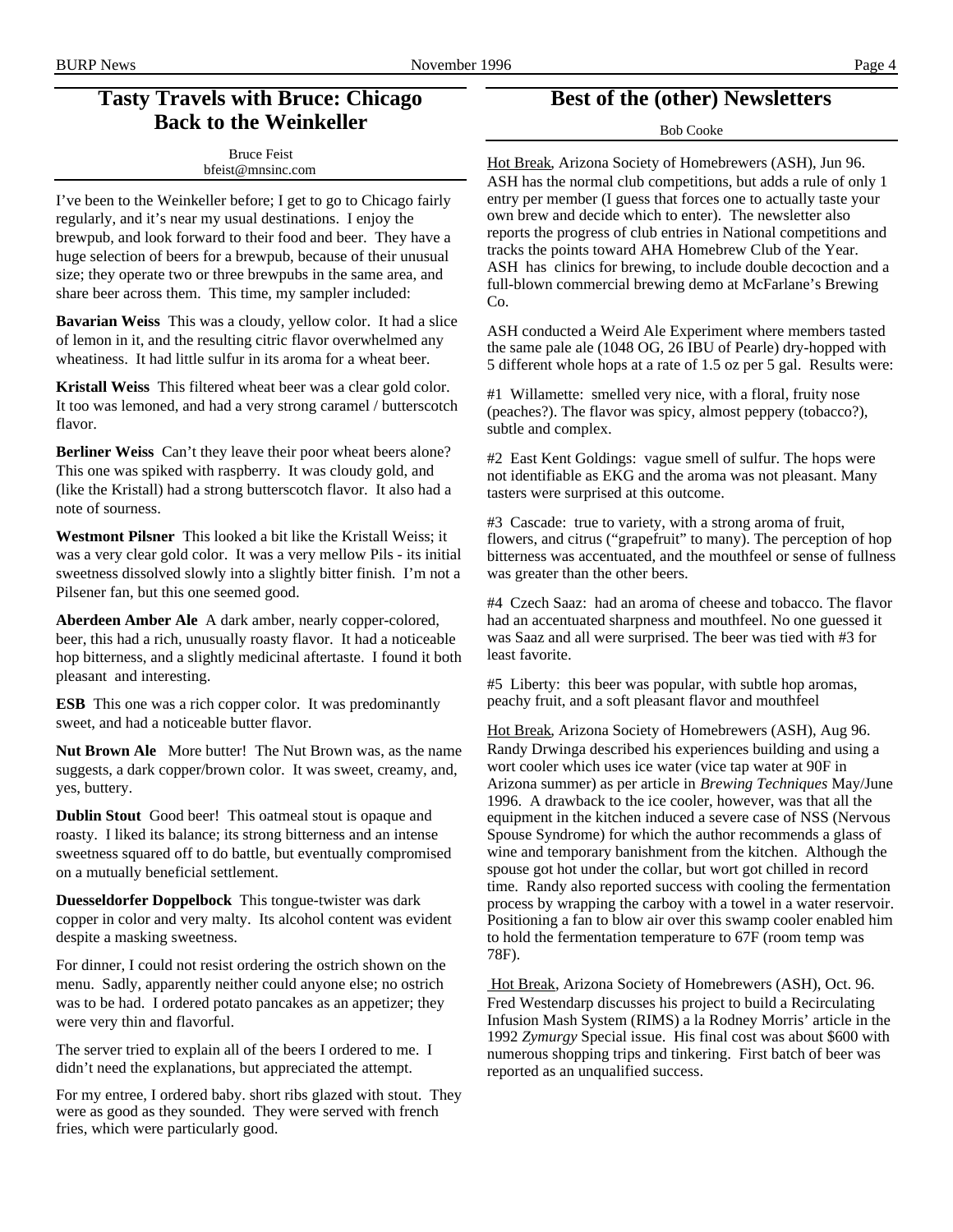The Herald Trubune, Newsletter of the Ann Arbor Brewers Guild, Mar 1996 published an analysis by Schreier Malting Company of its malts. (Table repeated somewhere in this newsletter, keep reading.)

Covert Actions, Official Newsletter of the Covert Hops Society of Atlanta. Feb thru Sep 96 editions. Articles included a tutorial on growing your own hops, an extensive review by a recent graduate of the beer course at Siebel Institute of Technology, and, of course, pub crawls. The September issue reported a "best Beer Buy": Green's Beverage Store was moving its inventory of LaTrappe Trappist Ale. The Enkel and Dubbel were selling at \$1.99 for a 3-pack (that's \$3.98 a 6-pack, the same as Miller Lite!).

BFD, The Journal of New Hampshire's Brew Free or Die Homebrew Club, May 96. BFD runs its own Yeast Ranch. Club members purchase a culture and get a second test tube of sterile growth medium for stepping up the propagation. Cost is \$1 with exchange of an old culture tube, \$2 with no exchange.

The Brewsletter Urquell, The Brewsletter of Houston's Foam Rangers, May 1996. At a recent meeting "everyone was impeached...but no one was relieved of their responsibilities." Much of their newsletters focus on preparations for the 13th Annual Dixie Cup Homebrew Competition Oct 18-19, 1996.

The Dumpster, July 1996. Club charges \$1 fee for each book or magazine borrowed from the club library. Their newsletter carries a question & answer column. (Just try sending your brewing questions to our honored President and see what erudite advice you get.)

[There are many more newsletters which didn't get reported. I have elected not to report on the social events of each club which are important to the locals but won't mean much to us. Also, I've ignored the articles on brewery travels. Anyone interested in reading the original version of these newsletters need only ask.]

**If you were newsletter editor, you could decide what goes in this attractive, available space.**

**Elections are in February, and the newsletter editors are not running for reelection.**

## **Andy's European Beer Journal: Behind the Bar at GBBF 1996**

Andy Anderson andy@fpusa.demon.co.uk

The Great British Beer Festival (GBBF) is sponsored by the Campaign for Real Ale (CAMRA). This annual festival promotes the smaller regional brewers that people might never get a chance to sample. You won't find Bass or Courage at the GBBF, and the only lager available is cask-conditioned (I tried some - Pilzen and Ceske Budejovice have no cause to worry). CAMRA is a lobby group, so their festival has different goals than the Great American Beer Festival. It's not that CAMRA is not commercial, they are & quite so at times, it's just that they champion the underdogs of the brewing world. If you really want a non-politicized national festival, then go to the Great Belgian Beer Festival in Antwerp each fall - but that's another story.

The GBBF has been held annually for the past 25 years. It originally traveled around the country, each year at a different venue. But for the past five years it has been held exclusively at Olympia in London in the first week of August. Olympia appears as if it once housed the Hindenburg. It is a huge building with an arched ceiling of translucent panels. There are two enormous rooms inside which house the festival. The larger of the two rooms serves all the cask-conditioned ale. An immense collection of folding tables are arranged to form a gigantic rectangular area in the center of the room. Inside are the beer dispensers and refrigeration units as well as cool-rooms for the stowage of spare casks. Around the periphery of the room are the stalls of food vendors, "breweriania" merchants, and carnival games. The second room contains the cider and perry booth, "Beers of the World" (i.e. bottled beer other than British), as well as more food stalls and a large beer-related merchandise shop.

The combination of all these people in a warehouse can lead to high temperatures. In fact on a warm August day it can feel like a greenhouse. I attended the 1995 GBBF and the daily outside temperatures consistently reached 90 F. This may not seem like much to you hard & jaded Washingtonians, but this is the land of no air conditioning, the land where any day above 77 F is classified as a "scorcher". The 1995 GBBF was uncomfortably hot and these high temperatures did not help the beer. The recommended dispensing temperature for cask- conditioned ale is around 55 F. Trying to cool the beer, while in a greenhouse, proved quite difficult last year. By the second day of the festival, several of the beers were developing the tell-tale "fruity" taste of cask-conditioned ale past its prime. I was not looking forward to GBBF 1996 as a chance for great beer. Variety - yes, but quality - no. I was wrong; the beer quality remained consistently solid. The ambient air temperatures were lower than last year and the amount of refrigeration units available for individual caskcooling was truly amazing. Each keg, out on a beer stand, had its own cooling coils wrapped around it with an insulation blanket over the keg plus coils. In addition, all the spare casks were stored in two refrigerated rooms in the center of the complex. The system worked quite well, but I'd hate to see what their electricity bill totaled.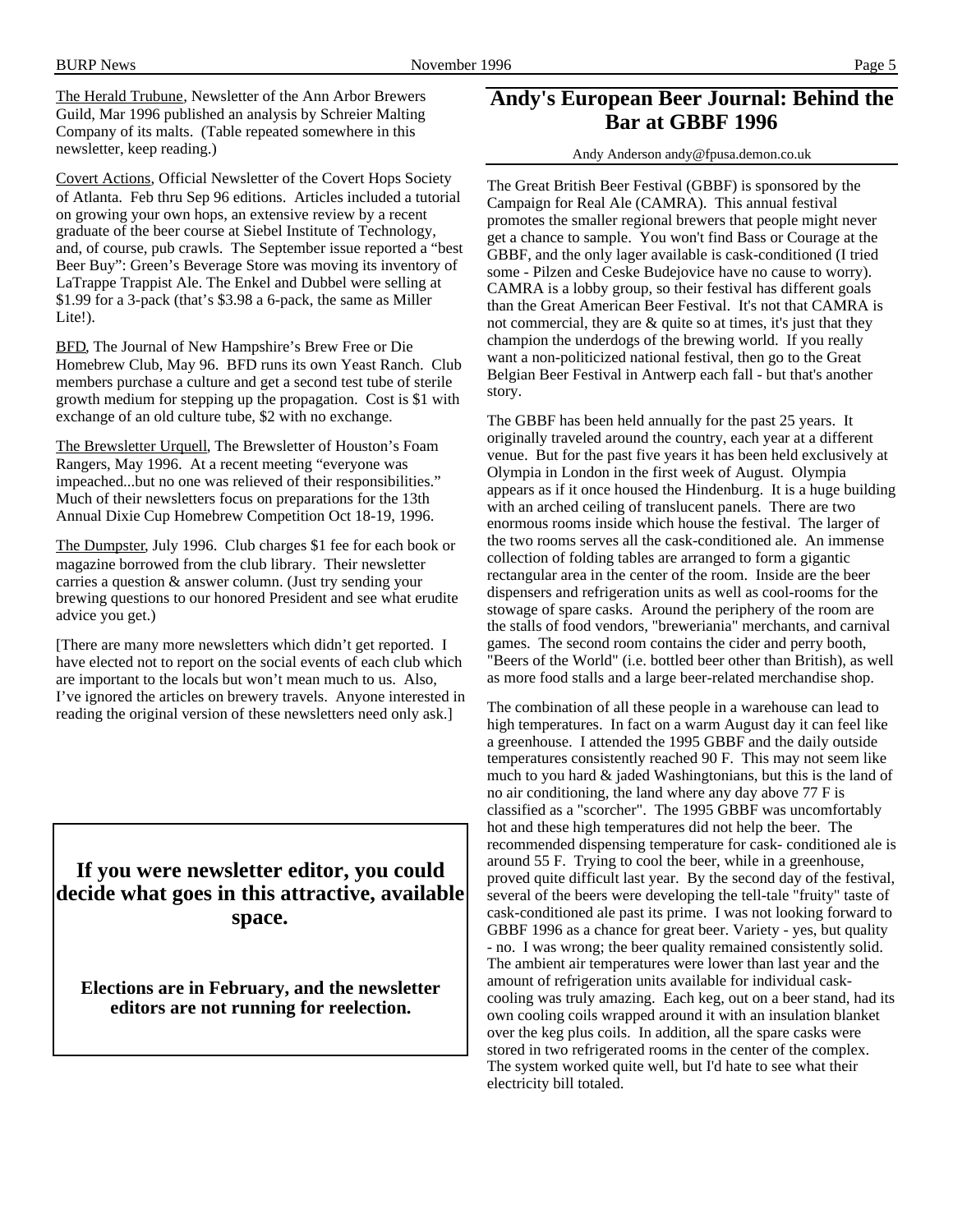While attending the 1995 GBBF, I decided that I would like to work as an unpaid CAMRA volunteer for the 1996 festival. It's one thing to drink to excess for five days in a row, all in the name of "scientific beer exploration", it's quite another to actually serve all those drunks. I wanted to pour beer, but only for one of the morning sessions. After that I planned to play tour-guide for the BURP members who were visiting (Barb & Mark Stevens, Trish & Larry Koch, Colleen & Tom Cannon, & Keith Chamberlin). The problem (?) was that after working my one session, I became hooked. The beer servers are grouped into teams and work at specific beer-stands which serve the beers of a certain geographic area (I worked on Stand Five with the SW English ales.) I really liked the people I worked with and developed a real sense of camaraderie with them. So, I volunteered to work all the sessions. I was really an "unofficial" volunteer for those sessions, so I would work about 50% of the time, basically during the heavy crunch times.

In my experience, when an American beer-enthusiast finally tries a pint of British cask-conditioned ale served through a beer engine, one of their goals then becomes to pull their own pint. In the three days that I worked at the GBBF I pulled more pints than some landlords pull in three months. It was a liberating experience. Those three days were also an invaluable opportunity to learn how to care properly for casks of "live" ale. Several of the people on my stand were landlords with their own pub. So, when I showed an enthusiasm for the subject, they were quite happy to show me what the art of cellarmanship is all about.

My first actual working session was Wednesday lunchtime, but the first evening session I worked was on Wednesday night. I was lucky in that respect because I was broken in gently. The evening sessions can sometimes resemble a school of sharks on a feeding frenzy - slashing and attacking everything in their path which prevents them from reaching their goal: a pint of ale. However, there was a tube strike on the London Underground that Wednesday which kept the punters to a minimum. Even so, I was dripping in sweat before the evening was half over. I finally learned how to shake my head so that the sweat would not fall into the pint of beer; salt just ruins the head on beer :-) I learned my lesson and wore a sweat-band for all subsequent sessions. However, the one nice thing about all this labor - no hangovers the next day.

There is one final lesson which I learned while serving at the GBBF which I should pass on to my American readers, and that is how to order your beer. An American friend at the festival (not a BURPer) complained to me that twice he had asked for a half-pint of beer but each time he had been served an entire pint. I just assumed that the person serving him just didn't quite understand his accent. Then, about an hour later, I served a customer a pint of beer and he complained, in a nauseating American accent, "Hey, I only asked for a half-pint." Then I realized the problem that both he and my friend had with the British version of the English language. Over here the word "half", in the vernacular, is a unit of measurement as well as a term meaning "50% less than the whole". So, if you want a halfpint of beer, you say, "A half, please." If you want the full pint of beer, you say, "A pint, please." If you say, "A half-pint, please", the barman will usually construe that to mean, "I'll have a pint, please."

One of the best fringe benefits of working at the GBBF was access to the balcony. While Olympia appears to be a cavernous dirigible hangar, there are other floors off the main two rooms. The first floor above the ground floor also has a balcony which surrounds the main room at a height of about 25 feet. Last year I had tried to gain access to the balcony just to be able to take pictures of the festival, but I was denied permission. But not this year. I took all the pictures that I wanted. However, there was another bonus to gaining access to the balcony: the toilets. The queues for the ground floor loos grew to horrendous length as the evenings progressed. But just pop upstairs and relief was soon to be achieved. Ah, the simple pleasures of life!

(Uh-oh, here is where I break my arm while patting myself on the back.) I am one of the few (are there any others?) American homebrewers ever to have their beer served at the GBBF. I am an inaugural member of the Craft Brewers Association (CBA), a grass-roots organization promoting homebrewing in the UK. They had a booth at this year's GBBF and asked their members to provide the booth with beer for purposes of distribution to the homebrewing non-believers (homebrewing over here has a poor reputation due to quality problems back in the seventies and eighties). So, I brought in about a case of weizenbock (unfortunately, on the day of the tube strike, so it was a major hassle lugging the beer around) for the CBA booth. This was the same weizenbock which had won two awards at this year's Spirit of Free Beer, so it was a decent beer. British homebrewers tend to make only bitter, so a weizenbock was something of a novelty to the majority of the tasters. When I would take breaks from working at my stand, I would quite often end up at the CBA booth because they had chairs behind the booth where I could relax my rapidly aging joints. It was interesting to watch these people try the different examples of homebrew, especially if they liked mine. Anyway, enough of the immodest rambling, the best part of this whole affair was that I can now say that my homebrew has been served at the GBBF.

Well, I think that is enough for this month. I have to get ready for the Bath Beer Festival which will be held this week-end (18- 19 October). It's a tough job, but someone's got to do it :-) ... and now it's off to search for another pint of research.

If you were editor, you could fill this space with an interesting graphic or tidbit.

**Elections are in February, and the newsletter editors are not running for reelection.**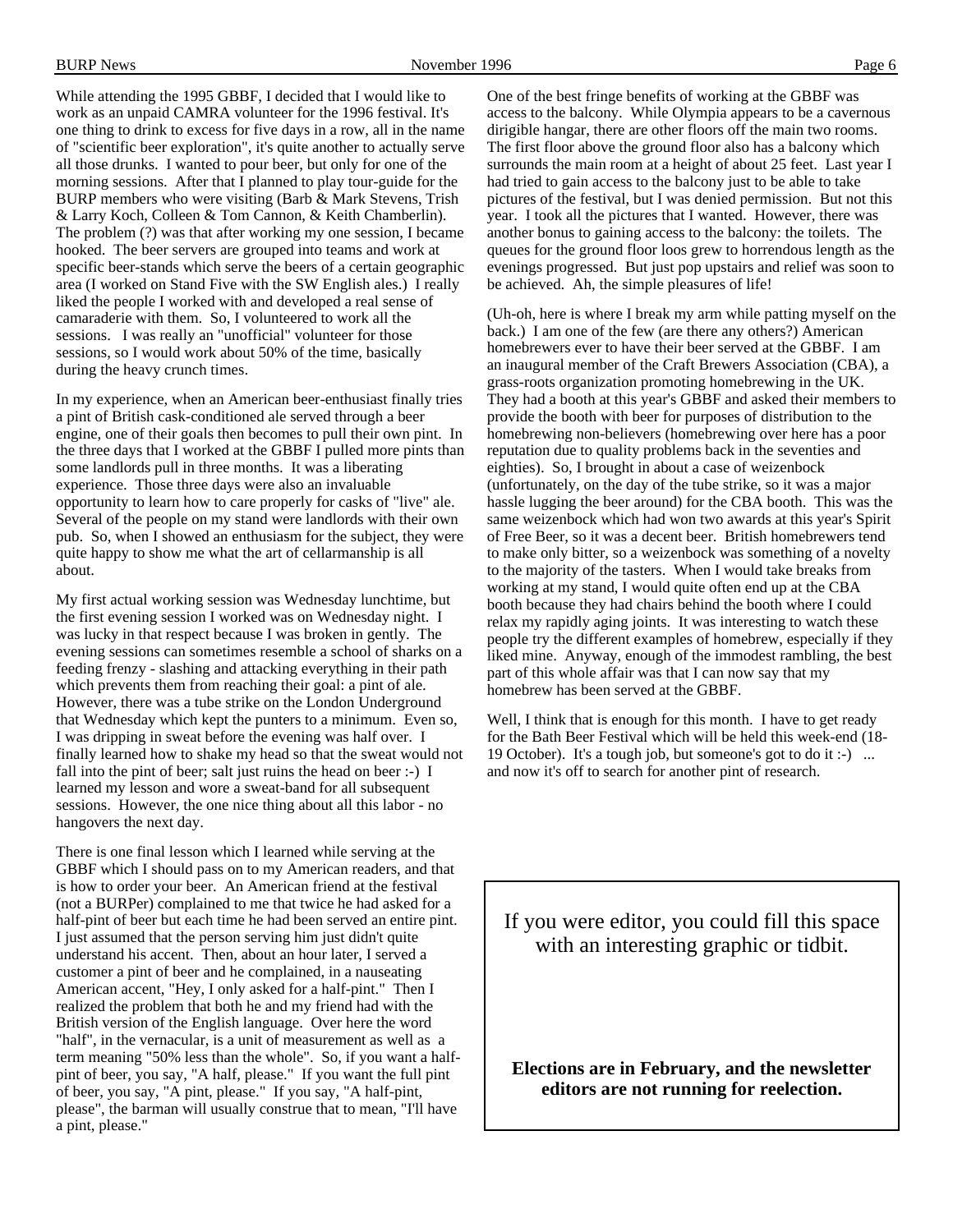## BURP News Page 7 November 1996 Page 7

## **Tasty Travels with Bruce Crescent City Brewhouse: New Orleans**

| <b>Bruce Feist</b> |
|--------------------|
| bfeist@mnsinc.com  |

Every year, my company (Computer Associates) holds a large, week-long, user's group meeting in New Orleans, LA. This year, I got to go to it. I found that this city smells of exhaust fumes and is a hideous mixture of hot and humid (even by DC standards!) in August, but also is a rather fun place to be. The people are friendly, and there is a huge amount of activity. It deserves its reputation of being a party city. They have a brewpub there called the Crescent City Brewhouse, which I tracked down by using the World-Wide Web; yet another use for technology!

For most of the week I was too busy to do anything outside of the conference, but on the last day I managed to steal a couple of hours to investigate. I dragged along a co-worker who was unfortunately both in a hurry to catch a flight and smoked. The combination made it hard for me to concentrate on the beer as much as usual, but I did my best and ordered a sampler. We didn't have any time for food, though.

#### Pilsner

Crescent's Pils was very bitter, with little underlying sweetness. It was a very clear yellow color, and had a grassy aroma from its hops.

#### Red Stallion

The brewpub's notes claimed this to be a Vienna Style. It had a pinkish color that reminded my companion and me of a blush wine, and had a pleasant, slightly sweet, taste.

#### Black Forest

This is a Munich-style beer. It had a dark, reddish color — rather like a dark rum. It is a very well-balanced, slightly thin beer, with notes of raisin in the flavor.

#### **Oktoberfest**

This beer was served unfiltered, unlike most of the others here. It was fairly dark and sweet.

#### Hefeweizen

A good representative of the style, this one was cloudy and very clovey.

## **What's this holiday banquet thing?**

Polly Goldman, Adequate Food Supply Fascist

The BURP December holiday banquet is being held at the Jaycees Center in Oxon Hill this year. We'll have a chance to sit down while we eat, so most people bring substantial dinner food for the banquet. Past banquets included a ham, roast pork loin, a turkey, lambic aspic mold, and an assortment of side dishes and desserts. While food selections have been good this year at BURP meetings, our banquet is usually the fanciest feed of the year.

By popular demand, mostly Tom Cannon's, this will be a Banquet featuring Real Ale. Anyone who has a Beer Engine should bring it, and anyone who wants to cask condition a real ale, but lacks a hand pump, should consider bringing it, too. We'll find Beer Engine space for you! Estimates are that the club has around a dozen Beer Engines in the homes of active members, so we expect to have a really fantastic selection.

What to bring? Even if you don't cook, there are plenty of things that you can bring to a holiday banquet. You can always purchase prepared food, whether it's a bucket of fried chicken, a pie, a cake, or a side dish. There are plenty of ethnic markets in the area, so there are lots of choices when it comes to prepared food. If you do cook, there's an oven for reheating things on the premises, but otherwise you should bring your food pre-cooked. How much should you bring? No, you don't need to bring enough to serve dinner to 70 people, but you should bring a dish that would ordinarily serve 6-10 as part of a meal.

The banquet usually features a few words from the President, recognizing people who have made special contributions to BURP during the year. In the past, we've had slide shows with pictures from BURP meetings throughout the year.

Finally, if you can come early to set up, or stay late to clean up, you'll help us stay welcome to use the Jaycees facility.

## **Get the News Early**

**Know which April Articles are spoofs and which are serious**

## **Edit the BURP News**

**Elections are in February, and the editors are not running for re-election.**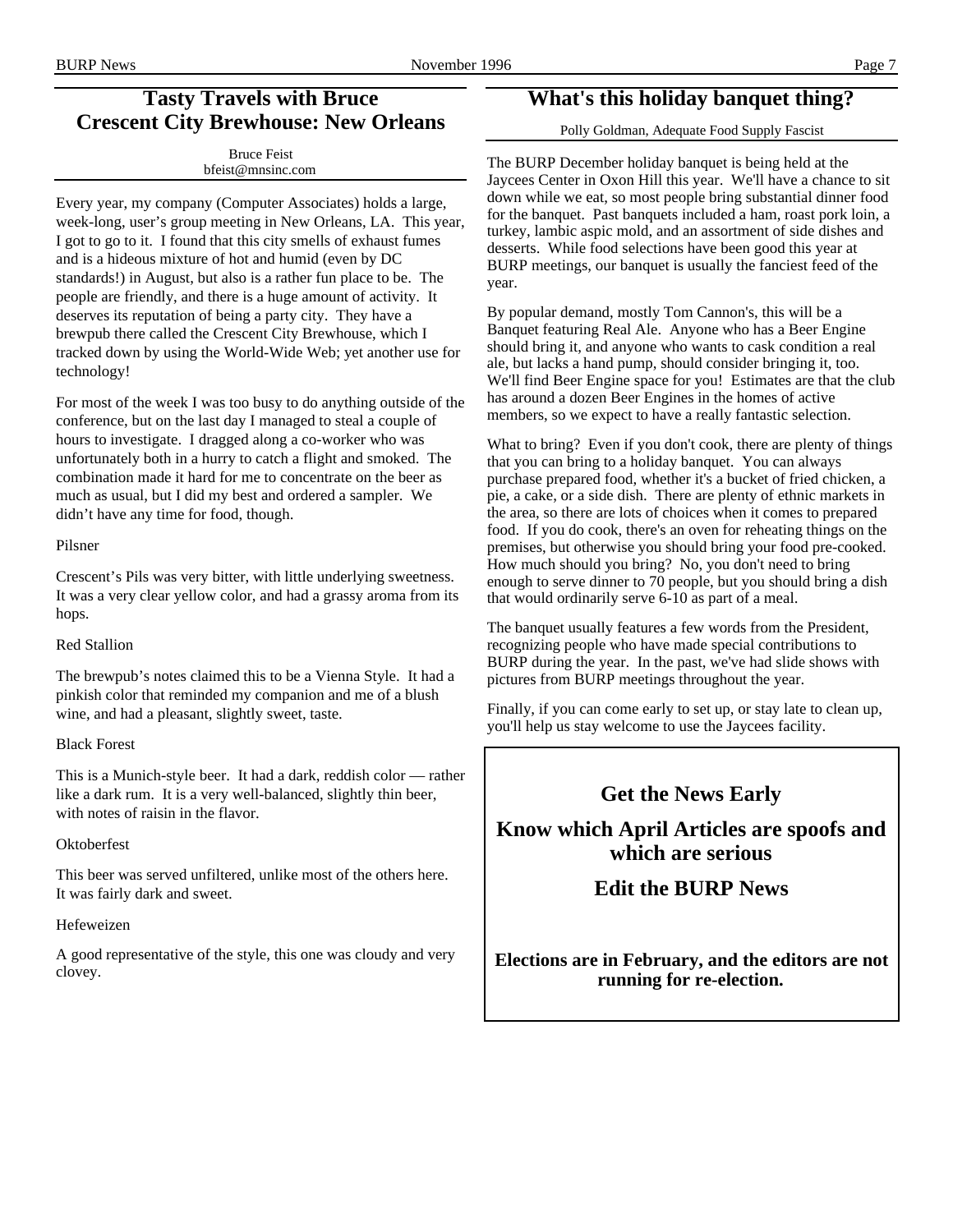## **Club Competitions**

Dave and Becky Pyle

#### **December's Competition: Belgium**

Style Guidelines:

| <b>Style</b>          | <b>Gravity</b> | <b>IBUs</b> |
|-----------------------|----------------|-------------|
| <b>Flanders Brown</b> | 1045-1055      | $35 - 50$   |
| <b>Trappist Ales</b>  | 1060-1100      | $25 - 50$   |
| House Brew            | 1060-1065      | $25-40$     |
| Double Malt           | 1075-1085      | 30-45       |
| <b>Triple Malt</b>    | 1090-1100      | $35 - 50$   |
| Saison                | 1052-1080      | $25-40$     |
| Lambic                | 1040-1050      | $3 - 7$     |
| Faro                  | 1040-1050      | $3 - 7$     |
| Gueuze                | 1040-1050      | $3 - 7$     |
| Fruit                 | 1040-1050      | $3 - 7$     |
| White                 | 1044-1050      | 20-35       |

**Flanders Brown:** Brown in color. Medium body. Fruitiness from a top fermented ale is present. Sourness evident. Hop flavor and aroma don't make an overall impression but can be assertive. Color (SRM): 16-20.

**Trappist Ales:** Amber to a copper in color. These ales have a fruity and unique spiciness that sets them apart from other ales. The three types are listed above. Their colors (SRM's) vary. House (SRM): 15-25. Double (SRM): 17-30. Triple (SRM) 20-30.

**Saison:** Light to amber in color. A pungent sourness with an accent on aroma hops. The bitterness is distinctively evident but not assertive. Color (SRM): 4-10.

**Lambic:** Color varies. Three different yeast strains are used to create sourness. All are top fermented and different fruits can be used.

**White:** Light to straw in color. Generally this is a German-style wheat beer made with Belgian yeast and accented with coriander or orange peels. Color (SRM): 2-4.

#### **Competition Schedule for the Upcoming Year**

| December | Belgium |
|----------|---------|
|          |         |

- January Pale Ale
- February Stout March Alt

| April | Bock |
|-------|------|

| May       | Pilsner              |
|-----------|----------------------|
| June      | Wheat                |
| July      | Brown Ale            |
| August    | Indian Pale Ale      |
| September | Oktoberfest / Märzen |
| October   | Weird Beer           |

## **BURP Officers**

| Office                    | <b>Officer</b>        | <b>Phone</b>                             |
|---------------------------|-----------------------|------------------------------------------|
| Fearless Leader           | Larry Koch            | $(301)$ 587-5293 H                       |
| Minister of<br>Education  | <b>Wendy Aaronson</b> | $(301)$ 762-6523 H<br>$(301)$ 594-5649 W |
| Ministers of<br>Culture   | Becky & Dave Pyle     | $(703)$ 273-2108 H                       |
| Libeerian                 | <b>Bob Cooke</b>      | $(703)$ 451-1540                         |
| Ministers of Truth        | <b>Bruce Feist</b>    | (703) 370-9509 H                         |
|                           | Polly Goldman         |                                          |
| Minister of<br>Propaganda | <b>Bill Ridgely</b>   | (703) 971-5744 H<br>$(301)$ 827-1391 W   |

## **News Flash: BURP Will need New Editors!**

Even our computer knows it's time for us to stop editing the BURP News. In fact, our usual editing machine decided that it would rather blow the video control section of its logic board than let us edit yet another BURP News. Fortunately, Machiavelli, our 7 year old Macintosh SE/30, was willing to let us put out the BURP News. However, Machiavelli's no fool and demanded a few things in return for editing the BURP News.

Machiavelli's demands are as follows:

- You will not run for re-election
- You will not include any fancy graphics, as my monitor is small and monochrome.
- You will fill all white space with announcements that you are not running for re-election.
- You will give me 20 meg of RAM and give me full credit for editing the BURP News.

Well, if you've gotten this far, you know that we've given in to Machiavelli's demands and will not be running for re-election.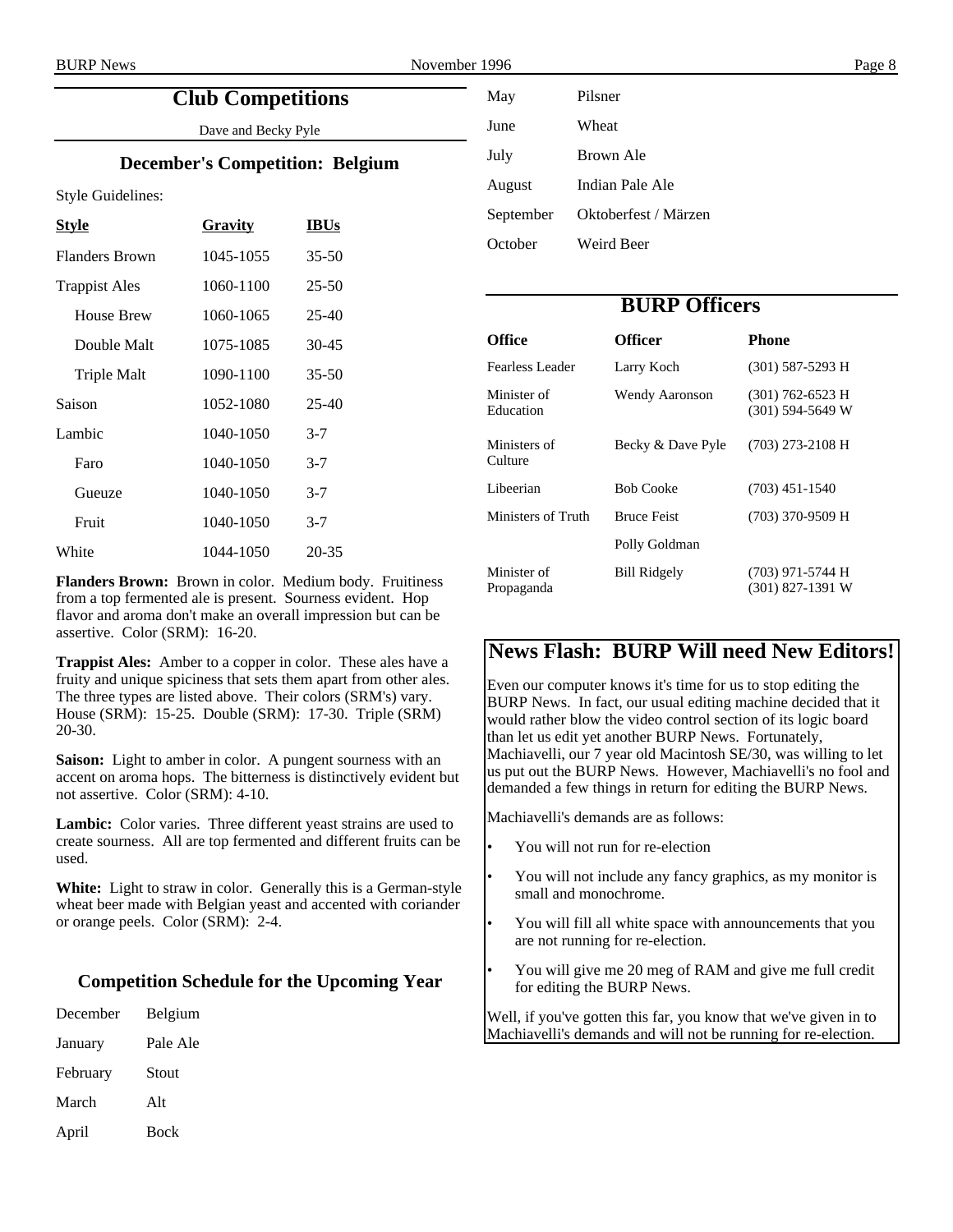| <b>BURP Finances</b><br>Doug Kruth                |          | Membership -:              |                                                                                                                                                                                                                                                                                                                                                                                                                                                                                                                                                                                                         |            |                |
|---------------------------------------------------|----------|----------------------------|---------------------------------------------------------------------------------------------------------------------------------------------------------------------------------------------------------------------------------------------------------------------------------------------------------------------------------------------------------------------------------------------------------------------------------------------------------------------------------------------------------------------------------------------------------------------------------------------------------|------------|----------------|
|                                                   |          | General & Admin<br>\$40.03 |                                                                                                                                                                                                                                                                                                                                                                                                                                                                                                                                                                                                         |            |                |
| For the period from $9/1/96$ through $10/28/96$ : |          |                            | <b>Total Membership -</b>                                                                                                                                                                                                                                                                                                                                                                                                                                                                                                                                                                               |            | \$40.03        |
| Category                                          |          |                            | Raffle -                                                                                                                                                                                                                                                                                                                                                                                                                                                                                                                                                                                                |            | \$50.14        |
| <b>Inflows</b>                                    |          |                            | Outflows - Other                                                                                                                                                                                                                                                                                                                                                                                                                                                                                                                                                                                        |            | \$0.00         |
| $Education +:$                                    |          |                            | <b>Total Outflows</b>                                                                                                                                                                                                                                                                                                                                                                                                                                                                                                                                                                                   |            | \$3,231.49     |
| <b>Class Fee</b>                                  | \$900.00 |                            |                                                                                                                                                                                                                                                                                                                                                                                                                                                                                                                                                                                                         |            |                |
| Education $+$ - Other                             | \$57.00  |                            | <b>Overall Total</b>                                                                                                                                                                                                                                                                                                                                                                                                                                                                                                                                                                                    |            | $(\$1,282.35)$ |
| <b>Total Education +</b>                          |          | \$957.00                   |                                                                                                                                                                                                                                                                                                                                                                                                                                                                                                                                                                                                         |            |                |
| $Events +:$                                       |          |                            |                                                                                                                                                                                                                                                                                                                                                                                                                                                                                                                                                                                                         |            |                |
| <b>Baltimore</b>                                  | \$25.00  |                            | <b>BURP Account Balances</b>                                                                                                                                                                                                                                                                                                                                                                                                                                                                                                                                                                            |            |                |
| Cider Trip '96                                    | \$339.50 |                            | 10/28/1996                                                                                                                                                                                                                                                                                                                                                                                                                                                                                                                                                                                              |            |                |
| Mashout '96                                       | \$166.50 |                            |                                                                                                                                                                                                                                                                                                                                                                                                                                                                                                                                                                                                         |            |                |
| Total Events +                                    |          | \$531.00                   | Cash                                                                                                                                                                                                                                                                                                                                                                                                                                                                                                                                                                                                    | \$33.00    |                |
| <b>Interest Earned</b>                            |          | \$15.00                    | Payable                                                                                                                                                                                                                                                                                                                                                                                                                                                                                                                                                                                                 | \$0        |                |
| $Membership +:$                                   |          |                            | Receivable                                                                                                                                                                                                                                                                                                                                                                                                                                                                                                                                                                                              | \$250.00   |                |
| Dues                                              | \$160.00 |                            | Savings                                                                                                                                                                                                                                                                                                                                                                                                                                                                                                                                                                                                 | \$3,041.88 |                |
| Membership $+$ - Other                            | \$130.00 |                            | Checking                                                                                                                                                                                                                                                                                                                                                                                                                                                                                                                                                                                                | \$2,690.57 |                |
| Total Membership +                                |          | \$290.00                   |                                                                                                                                                                                                                                                                                                                                                                                                                                                                                                                                                                                                         |            |                |
| Promo +                                           |          | \$23.00                    | <b>Net Worth</b>                                                                                                                                                                                                                                                                                                                                                                                                                                                                                                                                                                                        | \$6,015.45 |                |
| Raffle +                                          |          | \$70.00                    | <b>BURP Needs Newsletter Editors</b>                                                                                                                                                                                                                                                                                                                                                                                                                                                                                                                                                                    |            |                |
| Inflows - Other                                   |          | \$63.14                    | You, yes you, could be editing an internationally published                                                                                                                                                                                                                                                                                                                                                                                                                                                                                                                                             |            |                |
| <b>Total Inflows</b>                              |          | \$1,949.14                 | periodical focusing on biological processes. At least, that's how<br>you could describe it on your resume.                                                                                                                                                                                                                                                                                                                                                                                                                                                                                              |            |                |
| <b>Outflows</b>                                   |          |                            | This is our fourth year of editing the BURP News. It's been fun,<br>but it's time for someone else to take over. In the past 5 months,<br>we've had 2 instances where we were both out of town for 4<br>consecutive weekends.                                                                                                                                                                                                                                                                                                                                                                           |            |                |
| Education -                                       |          | \$1,068.06                 | We can no longer give the BURP News the time it deserves. We                                                                                                                                                                                                                                                                                                                                                                                                                                                                                                                                            |            |                |
| Events $\cdot$ :                                  |          |                            | have not had time to solicit articles or remind people about the<br>published deadlines and the BURP News is suffering as a result.<br>For example, we used to publish recipes for winning beers, but it<br>has been a long time since we published any recipes.<br>You don't need a terribly sophisticated computer system to be the<br>editor of the BURP News. This issue, prepared on a 7 year old<br>computer, proves it! You should have an internet or Fidonet<br>connection, since this makes it much easier to get articles from<br>people. Beyond that, a scanner would be nice, but we could |            |                |
| Baltimore                                         | \$150.00 |                            |                                                                                                                                                                                                                                                                                                                                                                                                                                                                                                                                                                                                         |            |                |
| Cidery Trip '96                                   | \$612.80 |                            |                                                                                                                                                                                                                                                                                                                                                                                                                                                                                                                                                                                                         |            |                |
| Mashout '96                                       | \$505.00 |                            |                                                                                                                                                                                                                                                                                                                                                                                                                                                                                                                                                                                                         |            |                |
| <b>Total Events -</b>                             |          | \$1,267.80                 |                                                                                                                                                                                                                                                                                                                                                                                                                                                                                                                                                                                                         |            |                |
| Festival -                                        |          | \$13.23                    | probably be prevailed upon to scan pictures with our new color<br>flatbed scanner.                                                                                                                                                                                                                                                                                                                                                                                                                                                                                                                      |            |                |
| Library                                           |          | \$200.57                   |                                                                                                                                                                                                                                                                                                                                                                                                                                                                                                                                                                                                         |            |                |
| Meeting                                           |          | \$591.66                   |                                                                                                                                                                                                                                                                                                                                                                                                                                                                                                                                                                                                         |            |                |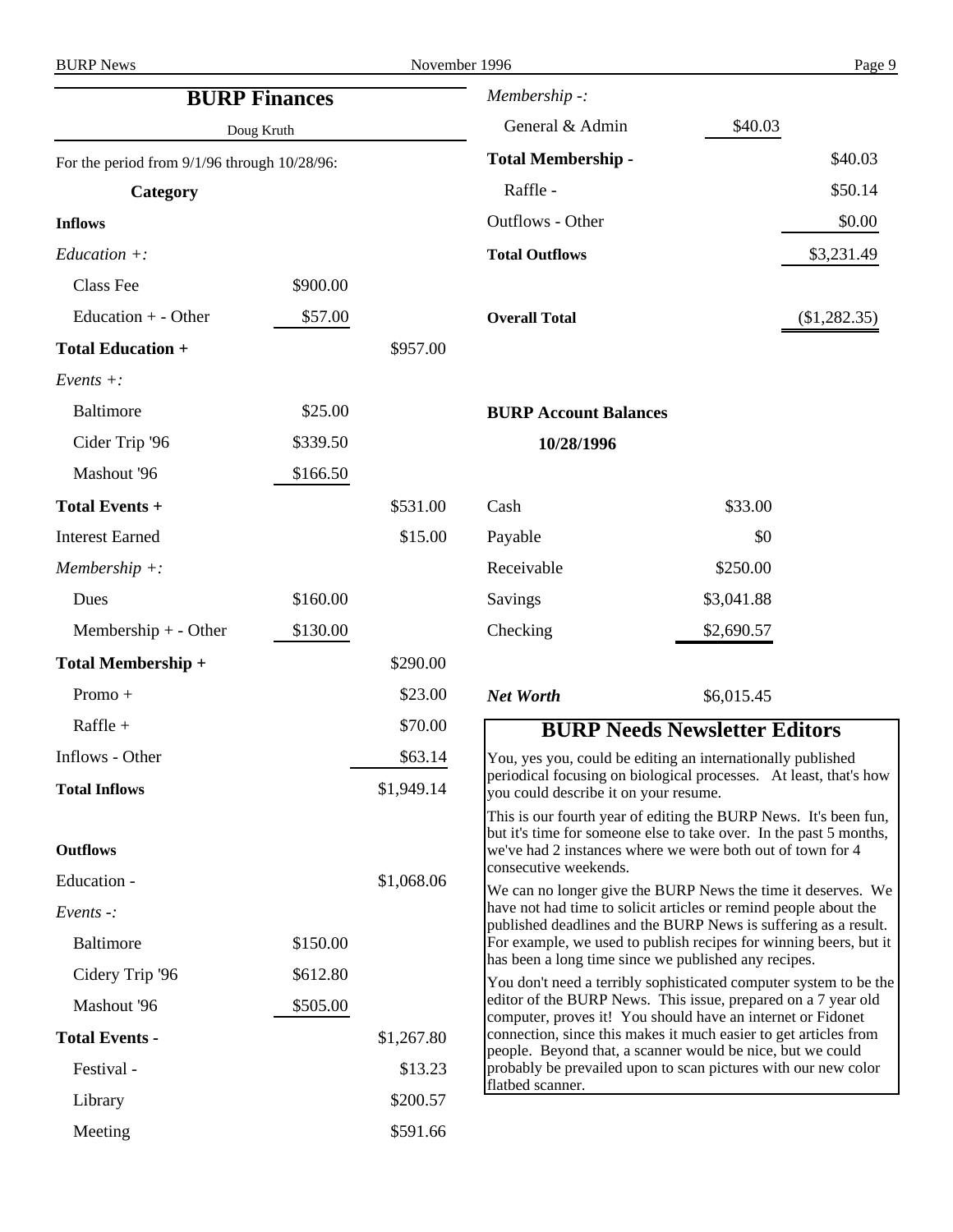Almost everything we've done for the BURP News is neatly archived on our computers, and we'll happily help the new editor by supplying a copy of the archives.